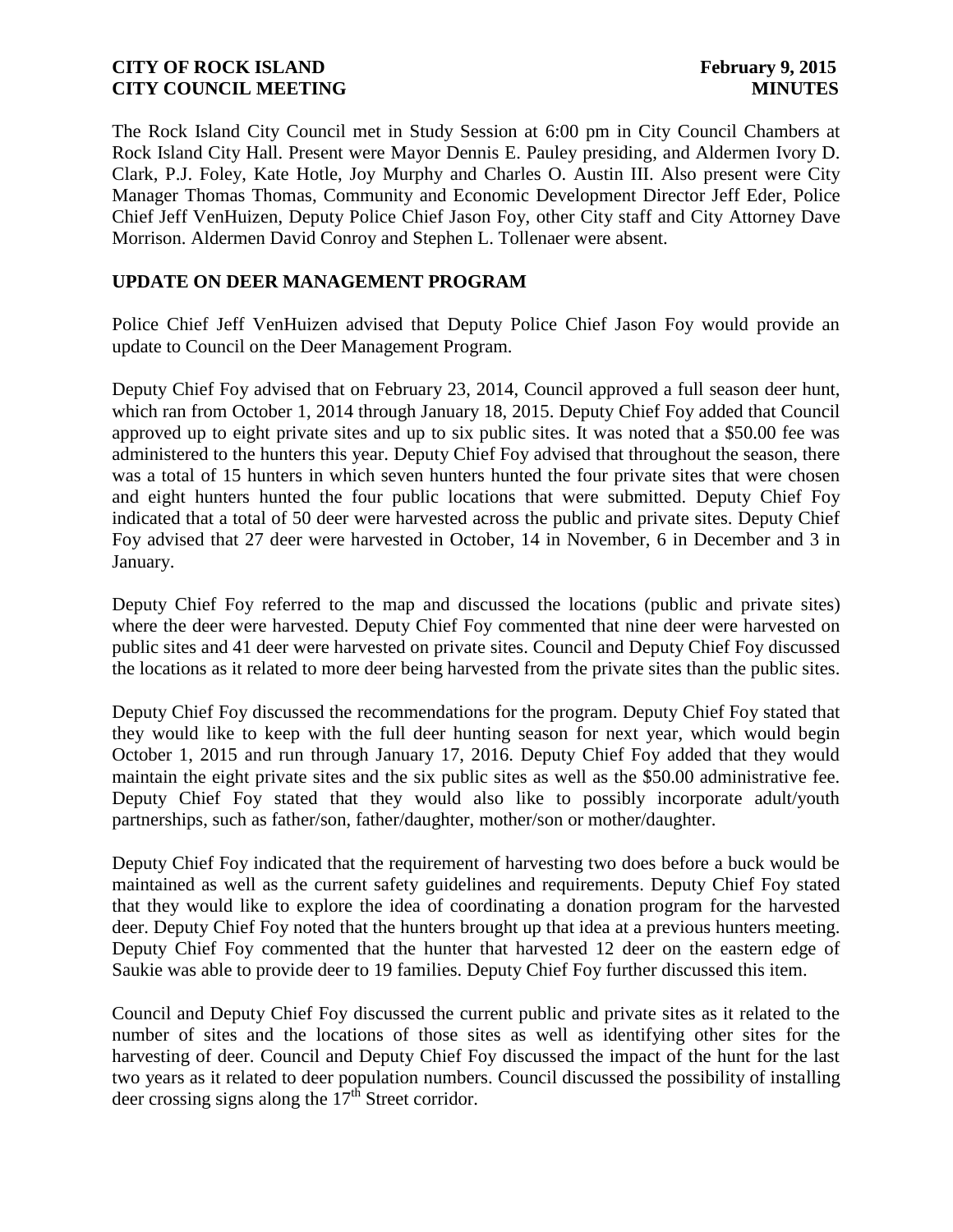Council also discussed the possibility of increasing the current fee. Deputy Chief Foy stated that in the first year of the deer hunting program, the administrative fee was \$25.00; it was increased to \$50.00 to basically cover the cost of the signs that were printed. Deputy Chief Foy added that if the administrative fee gets too high, you could price the hunters out. Deputy Chief Foy commented that the \$50.00 fee allows for a more select group of hunters. Deputy Chief Foy added that the hunters pay \$50.00 to the City and each pair of tags cost \$26.50. Deputy Chief Foy further discussed this issue.

In addition, Council discussed the possibility of doing another flyover in the future as it related to deer counts. Council, Deputy Chief Foy and Parks and Recreation Director Bill Nelson discussed communicating results of Rock Island's deer hunt with the city of Moline. Council further discussed a future flyover regarding deer counts.

#### **ADJOURNMENT**

A motion made by Alderman Foley and seconded by Alderman Hotle to adjourn the meeting carried by the following Aye and No vote. Those voting Aye being; Alderman Clark, Alderman Foley, Alderman Hotle, Alderman Murphy and Alderman Austin; those voting No, none. The meeting was adjourned at 6:26 pm.

Aleisha L. Patchin, City Clerk

 $\frac{1}{2}$  ,  $\frac{1}{2}$  ,  $\frac{1}{2}$  ,  $\frac{1}{2}$  ,  $\frac{1}{2}$  ,  $\frac{1}{2}$  ,  $\frac{1}{2}$  ,  $\frac{1}{2}$  ,  $\frac{1}{2}$  ,  $\frac{1}{2}$  ,  $\frac{1}{2}$  ,  $\frac{1}{2}$  ,  $\frac{1}{2}$  ,  $\frac{1}{2}$  ,  $\frac{1}{2}$  ,  $\frac{1}{2}$  ,  $\frac{1}{2}$  ,  $\frac{1}{2}$  ,  $\frac{1$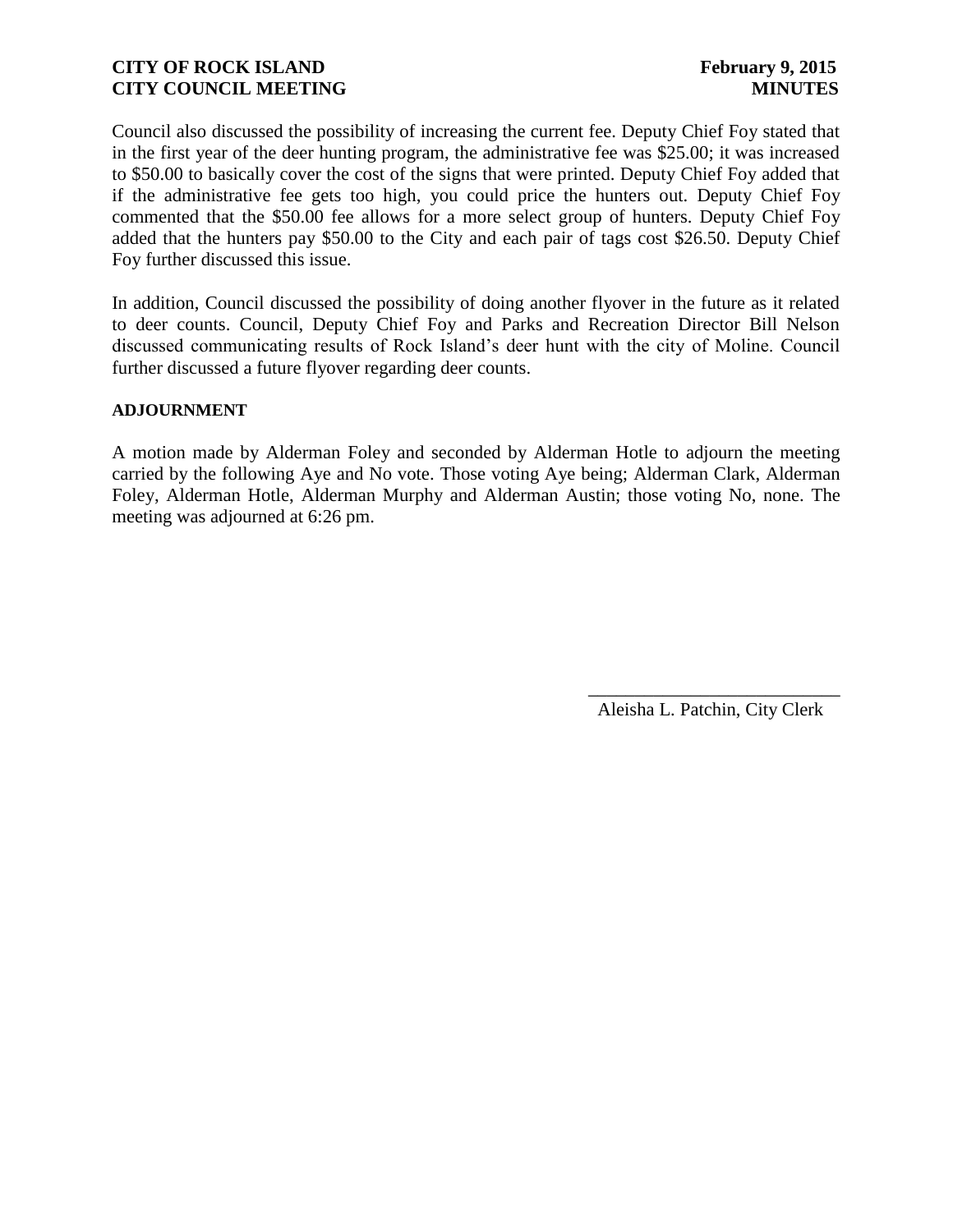Rock Island City Council met in regular session at 6:45 pm in Council Chambers of Rock Island City Hall. Present were Mayor Dennis E. Pauley presiding, and Aldermen Ivory D. Clark, David Conroy, P.J. Foley, Kate Hotle, Joy Murphy and Charles O. Austin III. Also present were City Manager Thomas Thomas and City Attorney Dave Morrison. Alderman Stephen L. Tollenaer was absent.

#### Introductory Proceedings

Mayor Pauley called the meeting to order and led in the Pledge of Allegiance. Alderman Murphy gave the Invocation.

# Agenda Item #5 **Minutes of the meeting of February 2, 2015.**

A motion was made by Alderman Clark and seconded by Alderman Foley to approve the Minutes of the meeting of February 2, 2015 as printed. The motion carried by the following Aye and No vote; those voting Aye being; Alderman Clark, Alderman Conroy, Alderman Foley, Alderman Hotle, Alderman Murphy and Alderman Austin; those voting No, none.

# Agenda Item #6 **Update Rock Island by Mayor Pauley.**

Head out to Watch Tower Lodge at Black Hawk State Historic Site on Saturday, February 14, from 6:30 pm - 8:30 pm. Mayor Pauley stated that you can go for a stroll on a luminary-lit trail or just go into the Lodge and keep warm by the fire while enjoying fresh donuts and cider or hot cocoa. Mayor Pauley added that there will be music provided by Just4Fun. This is fun for singles, couples and families. The event is free. For more information call (309) 788-9536.

Mayor Pauley advised that refuse and recycling collection will be on the normal collection schedule during the week of the President's Day holiday. The Drop-Off Center located at Millennium Waste, 13606 Knoxville Road, Milan will be open on Saturday from 7:00 am to noon. City of Rock Island offices will be open on President's Day, Monday, February 16, 2015.

Snow Sports Day, February 16, 2015 Presidents Day, if your kids don't have school spend the day with the Park & Recreation Department tubing at Snowstar and playing winter games and crafts at RIFAC. Mayor Pauley commented that the cost is \$30 per person. Call (309)-732- PARK to get registered.

Mayor Pauley stated that the 2015 RV & Camping Show is coming to the Quad City Expo Center February 20 through February 22, 2015. Hours are Friday, 12:00 pm – 8:00 pm, Saturday 10:00 am – 8:00 pm and Sunday from 10:00 am – 4:00 pm. Mayor Pauley added that no matter how you prefer to sleep under the stars – you can find your dream destination gear here. Adult tickets are \$7.00 at the door or \$5.00 advance tickets at your local Hy-Vee store. Kids 6-16 are \$1.00 and kids under 6 are free. Friday is Senior Day – anyone over 55 is just \$5.00 from noon to 5:00 pm.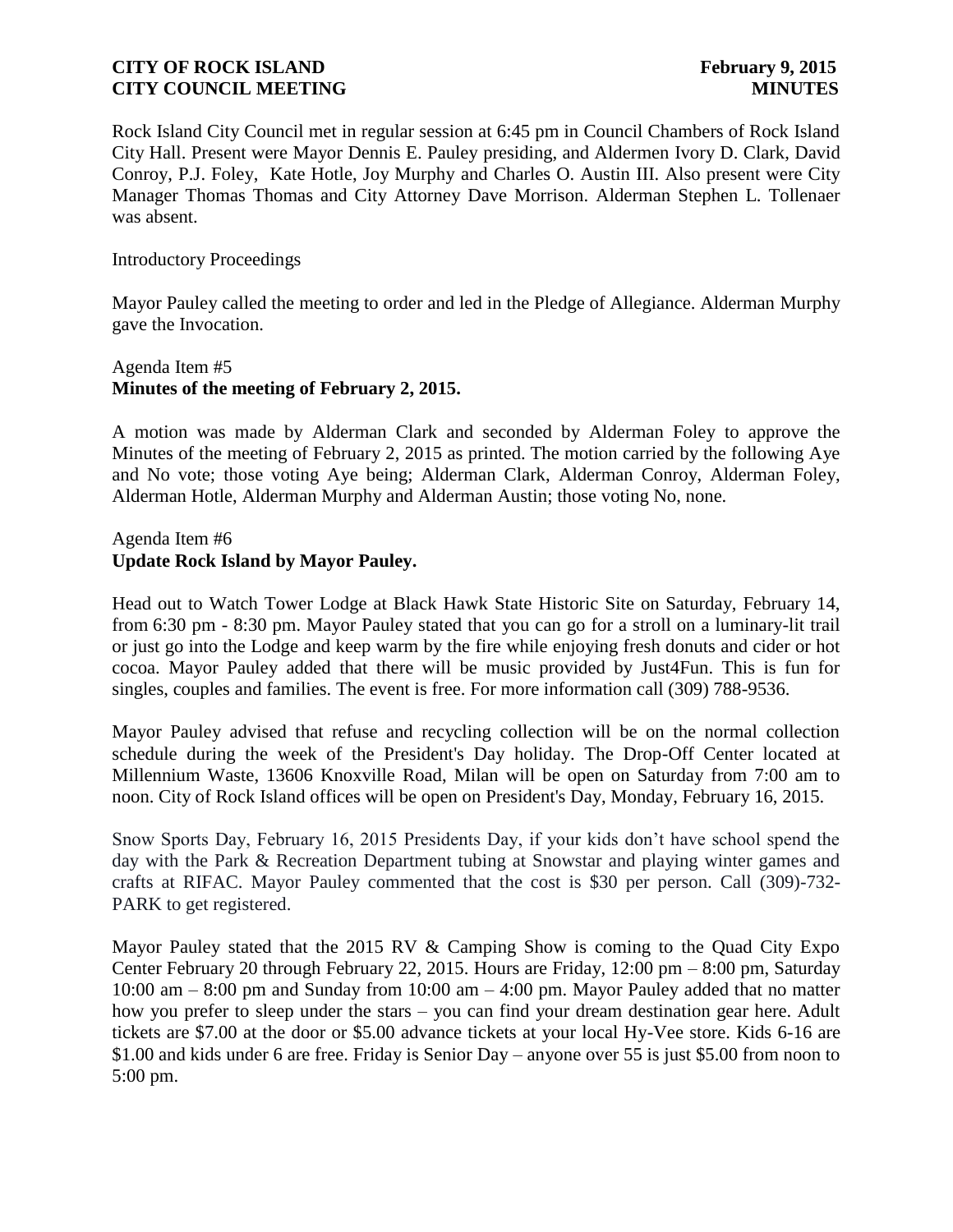# Agenda Item #7 **Presentation of the Financial Management Report for December 2014.**

Finance Director Cynthia Parchert advised that the December 2014 Financial Management Report is unaudited. Ms. Parchert noted that they are still entering year-end accruals. Ms. Parchert pointed out that Gaming came in approximately \$500,000.00 under what was budgeted. Ms. Parchert stated that the year-end motor fuel tax transfer to the General Fund has not been completed so the General Fund is showing a deficit of \$382,000.00, but the transfer will cover that and it will come in at about \$500,000.00 to the positive. Ms. Parchert advised that all of the Martin Luther King facility donations have been received and the entire project is done; all of the revenue has been received. Ms. Parchert commented that they are still short approximately \$100,000.00. Ms. Parchert further discussed this item. Ms. Parchert pointed out that in the proprietary funds, all of the expenses appear to be significantly under budget and that is because of year-end adjustments. Ms. Parchert added that all capital expenses need to be reclassified to fixed assets and they are capitalized. Ms. Parchert noted that it has been done and that is why those expenses look like they are coming in under budget.

Council and Ms. Parchert further discussed the December 2014 Financial Management Report.

# Agenda Item #8

# **A Special Ordinance granting a Special Use Permit at 1918 7th Avenue.**

Alderman Hotle moved and Alderman Foley seconded to consider, suspend the rules and pass the ordinance. The motion carried by the following Aye and No vote; those voting Aye being; Alderman Clark, Alderman Conroy, Alderman Foley, Alderman Hotle, Alderman Murphy and Alderman Austin; those voting No, none.

#### Agenda Item #9

# **A Special Ordinance providing for acceptance of the donation of property at 602-604 10th Street from Second Baptist Church to the City of Rock Island.**

It was moved by Alderman Clark and seconded by Alderman Conroy to consider, suspend the rules and pass the ordinance. The motion carried by the following Aye and No vote; those voting Aye being; Alderman Clark, Alderman Conroy, Alderman Foley, Alderman Hotle, Alderman Murphy and Alderman Austin; those voting No, none.

#### Agenda Item #10

# **A Special Ordinance providing for the donation of City owned property at 1009 and 1013 6 th Avenue to Second Baptist Church.**

Alderman Clark moved and Alderman Conroy seconded to consider, suspend the rules and pass the ordinance. The motion carried by the following Aye and No vote; those voting Aye being; Alderman Clark, Alderman Conroy, Alderman Foley, Alderman Hotle, Alderman Murphy and Alderman Austin; those voting No, none.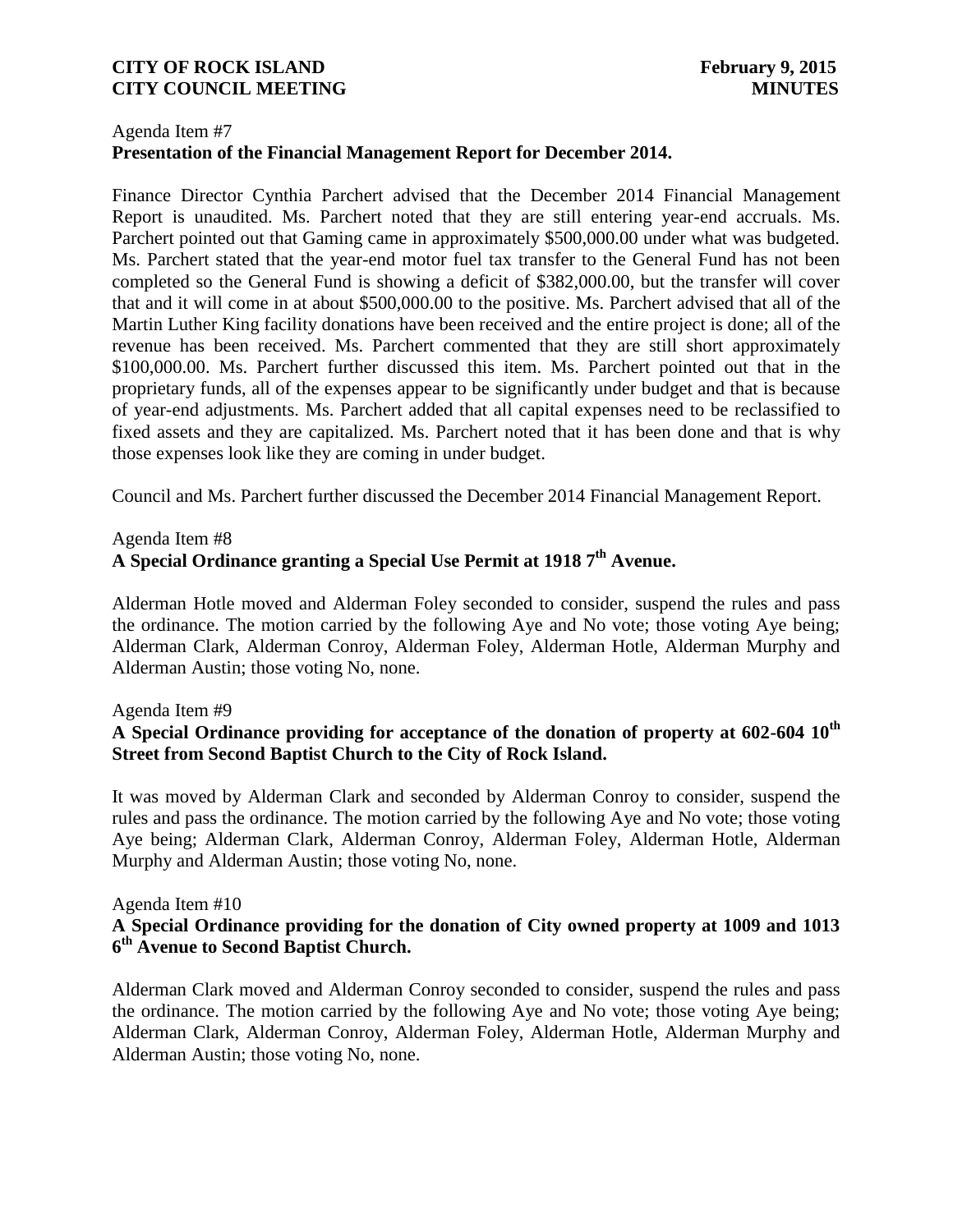Agenda Item #11 **CLAIMS**

It was moved by Alderman Austin and seconded by Alderman Hotle to accept the following reports and authorize payments as recommended. The motion carried by the following Aye and No vote; those voting Aye being; Alderman Clark, Alderman Conroy, Alderman Foley, Alderman Hotle, Alderman Murphy and Alderman Austin; those voting No, none.

 a. Report from the Human Resources Department regarding payment in the amount of \$7,888.55 to Dave Morrison for legal services rendered for the month of January.

b. Report from the Public Works Department regarding payment #14 in the amount of \$437,976.36 to Gilbane Building Company for construction services provided for the Rock Island Police Station project.

c. Report from the Public Works Department regarding payment in the amount of 64,987.92 to Brandt Construction Company for an emergency sanitary sewer repair at Hillcrest Court.

Agenda Item #12

### **Claims for the week of January 30 through February 5 in the amount of \$1,052,233.42 and payroll for the weeks of January 19 through February 1 in the amount of \$1,339,188.79.**

Alderman Hotle moved and Alderman Murphy seconded to allow the claims and payroll. The motion carried by the following Aye and No vote; those voting Aye being; Alderman Clark, Alderman Conroy, Alderman Foley, Alderman Hotle, Alderman Murphy and Alderman Austin; those voting No, none.

#### Agenda Item #13

# **Report from the Community and Economic Development Department regarding a development agreement with Growth for the Garden District Development.**

It was moved by Alderman Conroy and seconded by Alderman Murphy to approve the agreement as recommended and authorize the City Manager to execute the contract documents.

Discussion followed. Mayor Pauley inquired upon Renaissance Rock Island President Brian Hollenback to comment on this item. Mr. Hollenback distributed various documents to Council regarding two articles and the Garden District development information.

Mr. Hollenback discussed two articles, one from a recent publication in the Novogradac Tax Credit Journal featuring the Hill  $\&$  Valley transaction and another article from two years ago regarding the Locks. Mr. Hollenback stated that these articles give some acknowledgment of the successes with development.

Mr. Hollenback then turned his attention to the proposed Garden District. Mr. Hollenback advised that the Garden District next to Jackson Square is an opportunity to build on the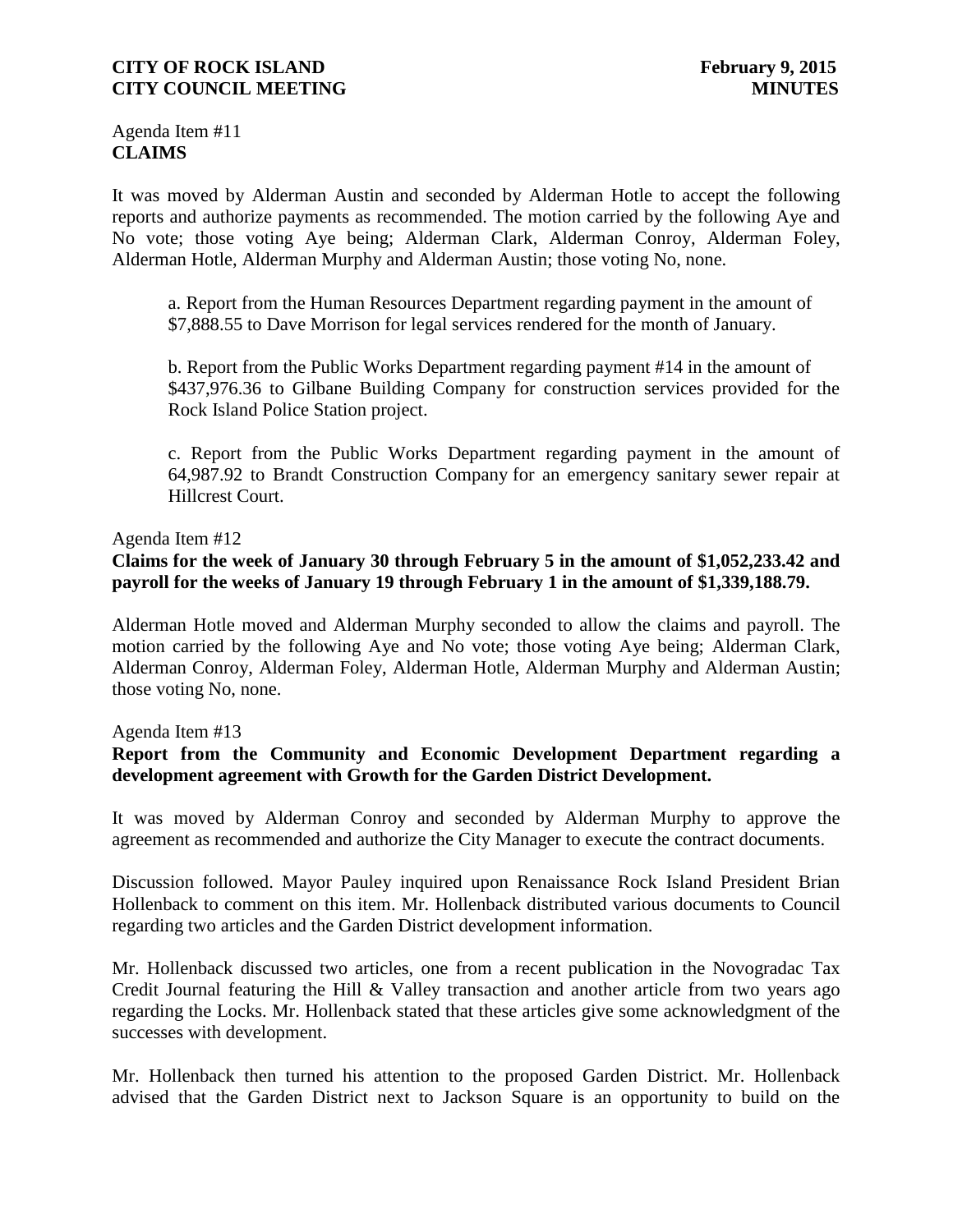successes of all of the developments in which this development will be diversified in the product type as well as the unit mixes. Mr. Hollenback added that it will provide us with the only downtown community that has a single family home component to it. Mr. Hollenback noted that this will be a true single family home development. Mr. Hollenback advised that this will capitalize on over \$20 million dollars worth of investment between the Children's Garden, Botanical Center, and all of the additional investment along the Arsenal Gateway. Mr. Hollenback stated that it will also provide additional amenities for the residents of Jackson Square.

Mr. Hollenback referenced the site plan and pointed out that this development will include a dog park, an outdoor patio with a fire pit and grill, an urban garden, and an opportunity to expand with a playground. Mr. Hollenback advised that this will be an opportunity for someone to own a single family home, but they would not be responsible for mowing the grass or snow removal.

Mr. Hollenback discussed the current request for the contribution of the parking lot, which will serve as parking for the residents and commercial tenants in Jackson Square and will support the new development. Mr. Hollenback also discussed the total development budget.

Mr. Hollenback discussed the site plan. Mr. Hollenback offered that the proposed sale prices for the Garden District housing range from \$129,900.00 to \$189,900.00. Mr. Hollenback added that the unit mixes within the seven units range from 1,600 to 2,000 square feet and they will have two bedrooms, two baths and three bedrooms, two baths. Mr. Hollenback added that these units will have one and two car attached garages.

Council and Mr. Hollenback further discussed the Garden District development as it related to the site plan, the three different floor plans, amenities and views from the area.

Alderman Clark noted that he would be abstaining from this item because he bought a home from Growth.

After discussion, the motion carried by the following Aye and No vote; those voting Aye being; Alderman Conroy, Alderman Foley, Alderman Hotle, Alderman Murphy and Alderman Austin; those voting No, none. Alderman Clark abstained.

#### Agenda Item #14

**Report from the Finance Department regarding an adjustment to the Calendar Year 2015 Budget, recommending increasing the Community/Economic Development fund in the amount of \$395,000.00.** 

It was moved by Alderman Murphy and seconded by Alderman Conroy to approve the budget adjustment as recommended. The motion carried by the following Aye and No vote; those voting Aye being; Alderman Clark, Alderman Conroy, Alderman Foley, Alderman Hotle, Alderman Murphy and Alderman Austin; those voting No, none.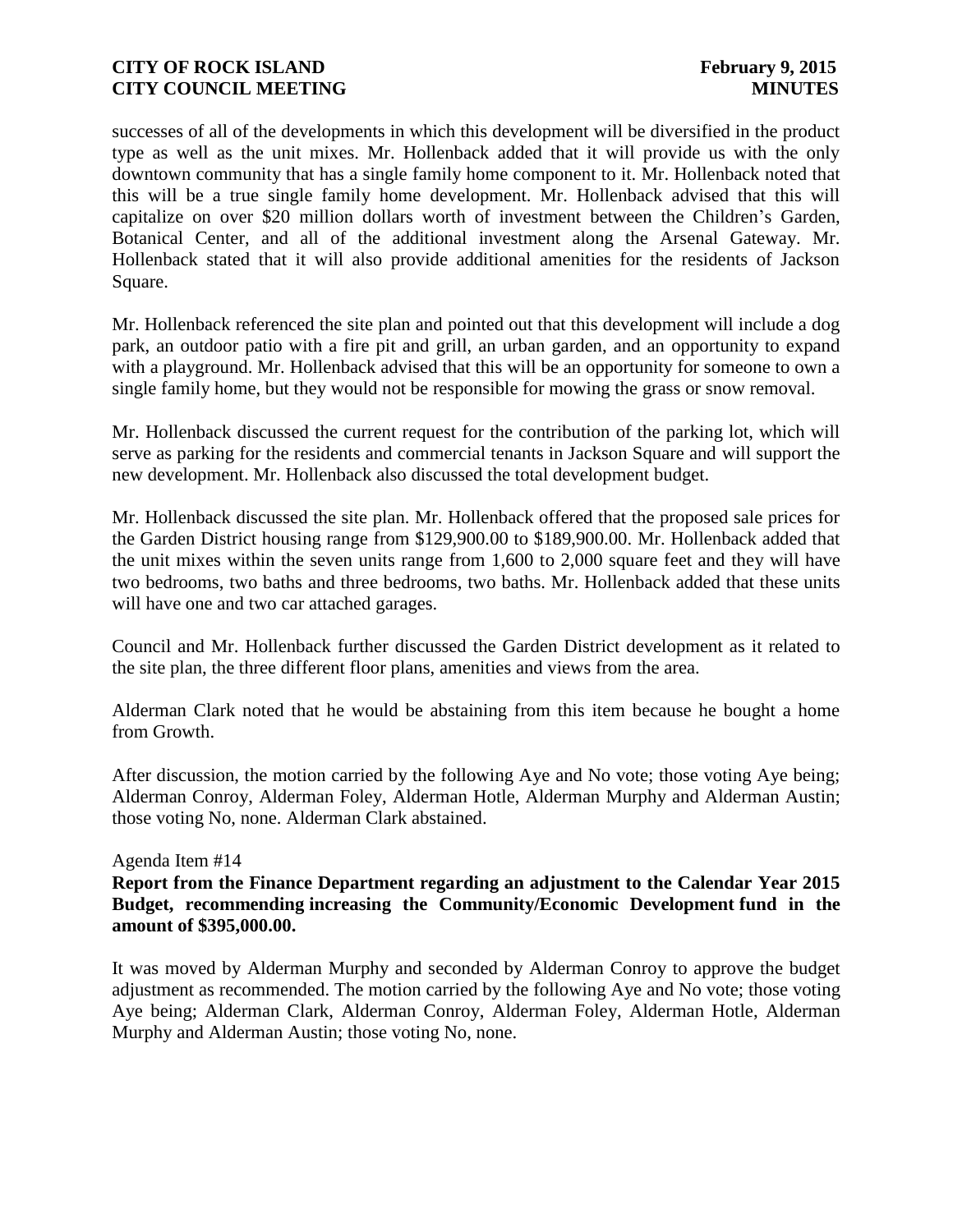#### Agenda Item #15

**Report from the City Clerk regarding a request from Kavanaugh's Hilltop Tavern to hold an outdoor tented event for the St. Patrick's Day Parade weekend on Friday, March 13, 2015 from 6:00 pm to midnight and Saturday, March 14, 2015 from noon to 9:00 pm at 1228 30th Street.** 

#### Agenda Item #16

**Report from the City Clerk regarding a request from Kavanaugh's Hilltop Tavern to have live entertainment outside on their semi enclosed Leprechaun Landing (deck) on Friday and Saturday nights from 4:00 pm to midnight beginning April 3 to October 31, 2015**.

Alderman Conroy moved to approve Item #15 and Item #16 with noted concerns of shutting down early for complaints, Alderman Murphy seconded. The motion carried by the following Aye and No vote; those voting Aye being; Alderman Clark, Alderman Conroy, Alderman Foley, Alderman Hotle, Alderman Murphy and Alderman Austin; those voting No, none.

#### Agenda Item #17

### **Report from the City Clerk regarding an Activity application and Resolution for the annual Ride the River event to be held on Sunday, June 21, 2015.**

Alderman Hotle moved and Alderman Clark seconded to approve the event as recommended and adopt the resolution. The motion carried by the following Aye and No vote; those voting Aye being; Alderman Clark, Alderman Conroy, Alderman Foley, Alderman Hotle, Alderman Murphy and Alderman Austin; those voting No, none.

Agenda Item #18 **Other Business.**

No one signed up to address Council to speak on a topic.

Alderman Clark congratulated Ramsey Vesey Jr. on winning the National Silver Boxing Championship.

Alderman Murphy reminded everyone to Shop Rock Island. Alderman Murphy stated that Valentine's Day is just around the corner and when you are getting ready to order flowers for that special someone, call or stop by Hy-Vee Floral on 18<sup>th</sup> Avenue at Hy-Vee, Papillon Flowers on  $18^{th}$  Avenue and  $44^{th}$  Street, Lamps Flower Shop on  $14^{th}$  Avenue and  $39^{th}$  Street and Coleman Florist on  $12<sup>th</sup>$  Street and  $27<sup>th</sup>$  Avenue. Alderman Murphy encouraged everyone to Shop Rock Island First.

# Agenda Item #19 **Executive Session on Personnel, Property Acquisition and Litigation.**

An Executive Session was not held.